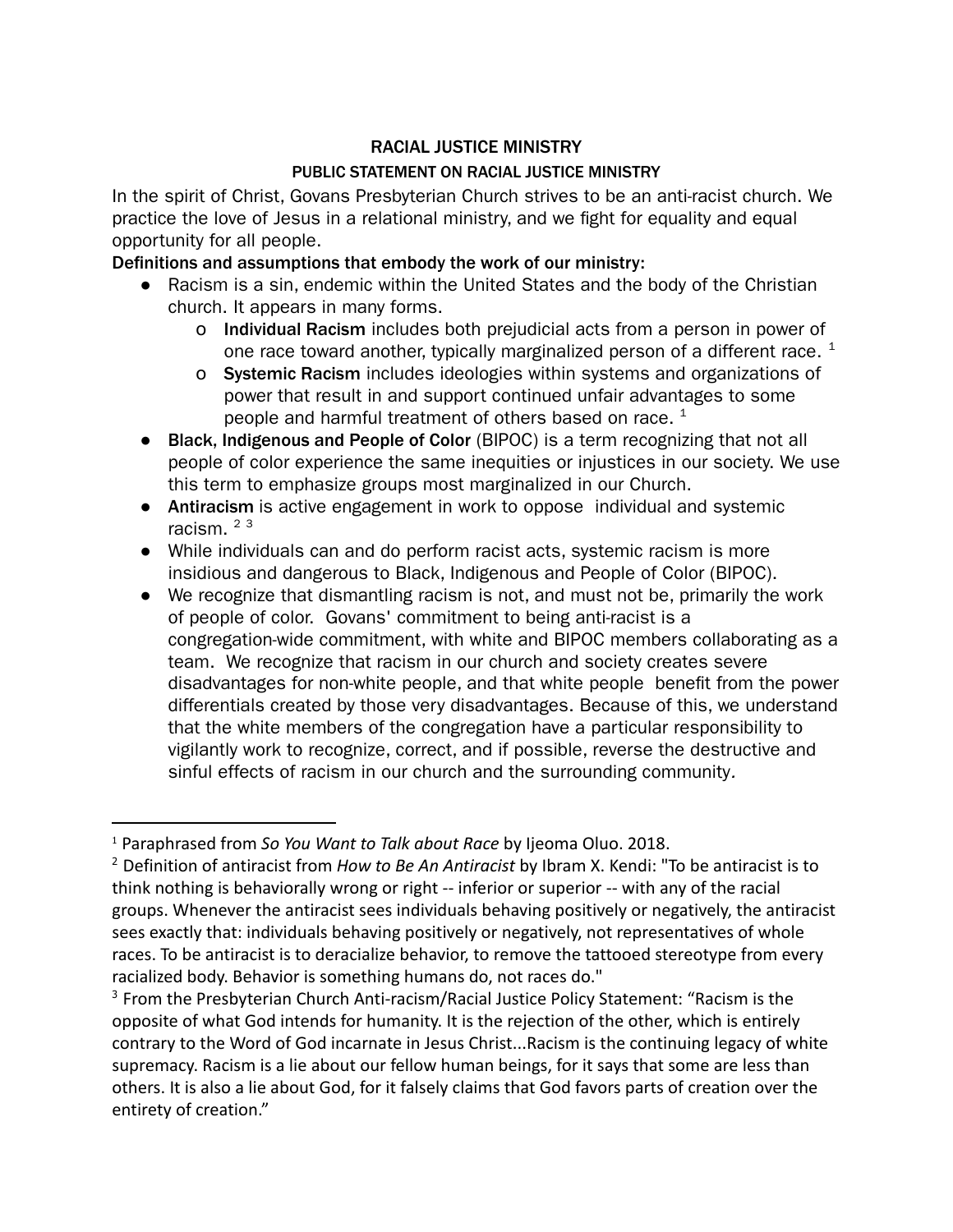Why must we become an anti-racist church? We answer this question guided by perspectives of Theological and Presbyterian faith traditions.

- There are three basic tenets of the Christian faith:
	- o All people are created in the image of God.
	- o Jesus told us to do unto others as we would like them to do unto us; but racism does to others what we would hate done to us.
	- o Jesus also said, love our neighbors, but racism inhibits the practice of love in communities <sup>4</sup>
- The sin of racism causes a division between the races and marginalizes a significant portion of our population, resulting in severe and ongoing inequality between the races in education, wealth, health, income and opportunity.
- While individuals can and do perform racist acts, systemic racism is more insidious and dangerous to our society and to the Christian Church.
- According to the Presbyterian Church Anti-racism/Racial Justice Policy Statement: "Our identity [as Christians] compels us to oppose the forces of injustice. Antiracism, therefore, is prescriptive for what a faithful community must do in the quest to let justice roll down like waters and righteousness like an ever-flowing stream. The church must actively oppose the forces of racism in concrete and strategic ways." <sup>3</sup>
- "We know that all people are sacred and worthy. We are made equal by God, who created humanity in God's own image. Out of our deep love of God and neighbor, when we see people being treated as less than equal we will speak out." $^5$
- In 1999, the 211th General Assembly declared that we will "assume an antiracist identity, provide adequate staffing and funding for implementation of the church-wide strategy for antiracism…and urge governing bodies and congregations to assume an antiracism identity, [making] available to the church training resources, which are essential for the implementation of the church-wide strategy." (1999 Statement PCUSA).
	- o We grieve that these statements and initiatives from our denomination and church have not resulted in sustained action.
	- o Therefore, we conclude that now is the time to act rather than analyze and in a spirit of repentance Govans Presbyterian Church seeks to become an antiracist church.

Particular Actions our church is taking to make Govans Presbyterian Church an anti-racist church:

● Showing the level of commitment in a financial and practical way, the Session established Racial Justice as a dedicated ministry of the church and Committee

<sup>4</sup> Paraphrased from *Presbyterian Today* article titled "Antiracism work is heart work"—2021. Available [here.](https://www.presbyterianmission.org/story/pt-0921-anti-racism/)

<sup>5</sup> Quoted directly from *Commit to Becoming an Antiracist Church* on The United Methodist Church Website, Available [here.](https://www.bwcumc.org/ministries/advocacy-action/racial-justice/commit-to-becoming-an-antiracist-church/)